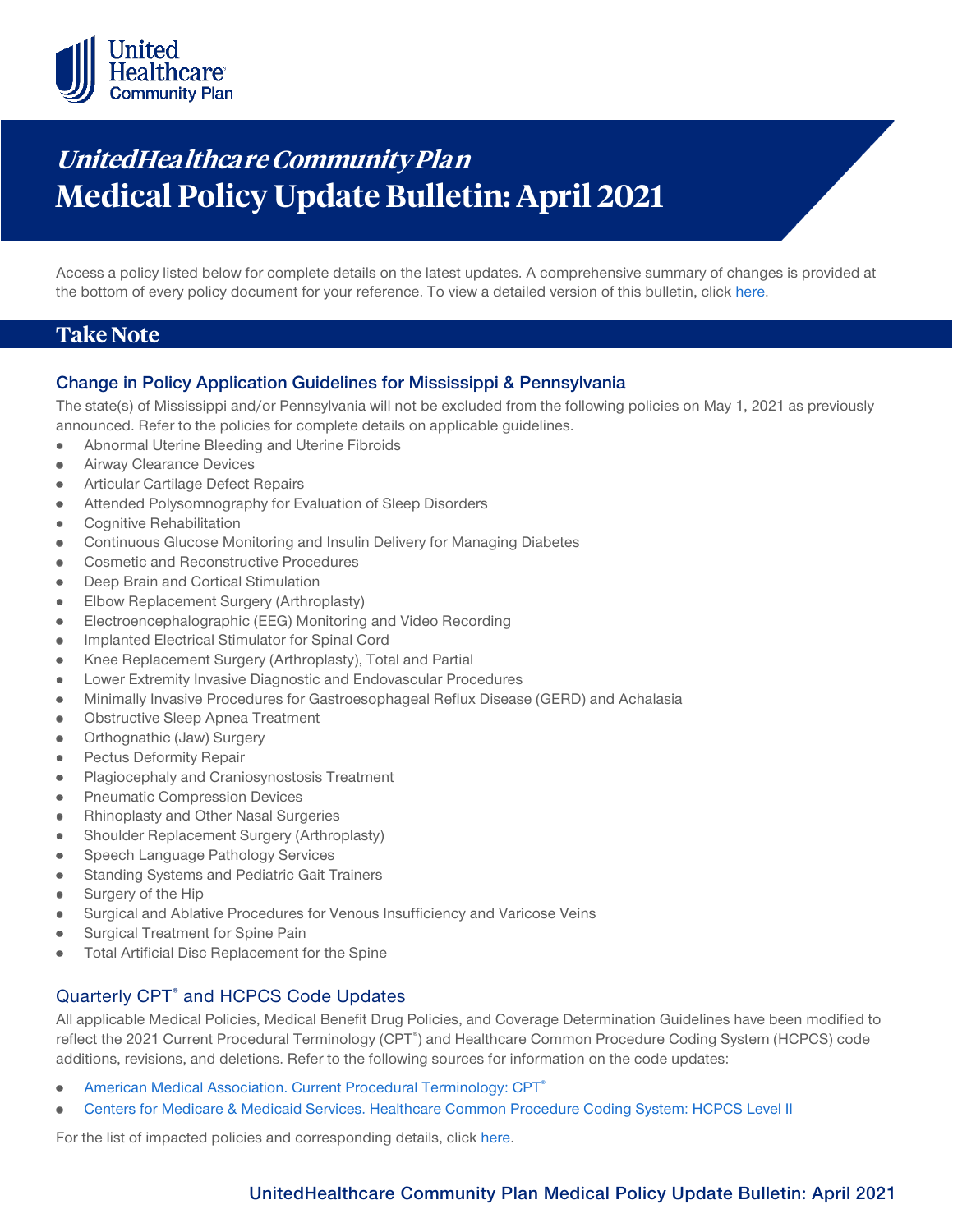## **Medical Policy Updates**

| <b>Policy Title</b>                                                                                 | <b>Status</b> | <b>Effective Date</b> |
|-----------------------------------------------------------------------------------------------------|---------------|-----------------------|
| Abnormal Uterine Bleeding and Uterine Fibroids (for Louisiana Only)                                 | Revised       | May 1, 2021           |
| Abnormal Uterine Bleeding and Uterine Fibroids (for New Jersey Only)                                | Revised       | May 1, 2021           |
| Abnormal Uterine Bleeding and Uterine Fibroids (for Tennessee Only)                                 | Revised       | May 1, 2021           |
| Airway Clearance Devices (for Tennessee Only)                                                       | Revised       | May 1, 2021           |
| Articular Cartilage Defect Repairs (for Tennessee Only)                                             | Revised       | May 1, 2021           |
| Bariatric Surgery (for Louisiana Only)                                                              | Updated       | Apr. 1, 2021          |
| Cardiac Event Monitoring (for New Jersey Only)                                                      | Revised       | May 1, 2021           |
| Cell-Free Fetal DNA Testing (for Louisiana Only)                                                    | Updated       | Apr. 1, 2021          |
| Cell-Free Fetal DNA Testing (for Tennessee Only)                                                    | Revised       | May 1, 2021           |
| Chelation Therapy for Non-Overload Conditions (for New Jersey Only)                                 | Updated       | May 1, 2021           |
| Cochlear Implants (for Louisiana Only)                                                              | Updated       | Apr. 1, 2021          |
| Continuous Glucose Monitoring and Insulin Delivery for Managing Diabetes                            | Revised       | May 1, 2021           |
| Continuous Glucose Monitoring and Insulin Delivery for Managing Diabetes (for<br>Louisiana Only)    | Updated       | Apr. 1, 2021          |
| Continuous Glucose Monitoring and Insulin Delivery for Managing Diabetes (for<br>New Jersey Only)   | Revised       | May 1, 2021           |
| Continuous Glucose Monitoring and Insulin Delivery for Managing Diabetes (for<br>Pennsylvania Only) | Revised       | May 1, 2021           |
| Continuous Glucose Monitoring and Insulin Delivery for Managing Diabetes (for<br>Tennessee Only)    | Revised       | May 1, 2021           |
| Elbow Replacement Surgery (Arthroplasty) (for Louisiana Only)                                       | Revised       | May 1, 2021           |
| Elbow Replacement Surgery (Arthroplasty) (for New Jersey Only)                                      | Revised       | May 1, 2021           |
| Elbow Replacement Surgery (Arthroplasty) (for Tennessee Only)                                       | Revised       | May 1, 2021           |
| Electrical and Ultrasound Bone Growth Stimulators (for Louisiana Only)                              | Updated       | Apr. 1, 2021          |
| Electrical and Ultrasound Bone Growth Stimulators (for New Jersey Only)                             | Revised       | May 1, 2021           |
| Electroencephalographic (EEG) Monitoring and Video Recording (for New<br>Jersey Only)               | Revised       | May 1, 2021           |
| Electroencephalographic (EEG) Monitoring and Video Recording (for Tennessee<br>Only)                | Revised       | May 1, 2021           |
| Epidural Steroid Injections (for Louisiana Only)                                                    | Updated       | Apr. 1, 2021          |
| Epidural Steroid Injections for Spinal Pain (for Tennessee Only)                                    | Revised       | May 1, 2021           |
| Facet Joint Injections for Spinal Pain                                                              | Revised       | Jun. 1, 2021          |
| Facet Joint Injections for Spinal Pain (for Tennessee Only)                                         | Revised       | May 1, 2021           |
| Functional Endoscopic Sinus Surgery (FESS) (for Tennessee Only)                                     | Revised       | May 1, 2021           |
| High Frequency Chest Wall Compression Devices (for Louisiana Only)                                  | Updated       | Apr. 1, 2021          |
| Hip Resurfacing and Replacement Surgery (Arthroplasty) (for Louisiana Only)                         | Revised       | May 1, 2021           |
| Hip Resurfacing and Replacement Surgery (Arthroplasty) (for New Jersey Only)                        | Revised       | May 1, 2021           |
| Hip Resurfacing and Replacement Surgery (Arthroplasty) (for Tennessee Only)                         | Revised       | May 1, 2021           |
| Implanted Electrical Stimulator for Spinal Cord                                                     | Revised       | Jun. 1, 2021          |
| Implanted Electrical Stimulator for Spinal Cord (for Louisiana Only)                                | Revised       | May 1, 2021           |
| Implanted Electrical Stimulator for Spinal Cord (for New Jersey Only)                               | Revised       | May 1, 2021           |
| Implanted Electrical Stimulator for Spinal Cord (for Tennessee Only)                                | Revised       | May 1, 2021           |

### **UnitedHealthcare Community Plan Medical Policy Update Bulletin: April 2021**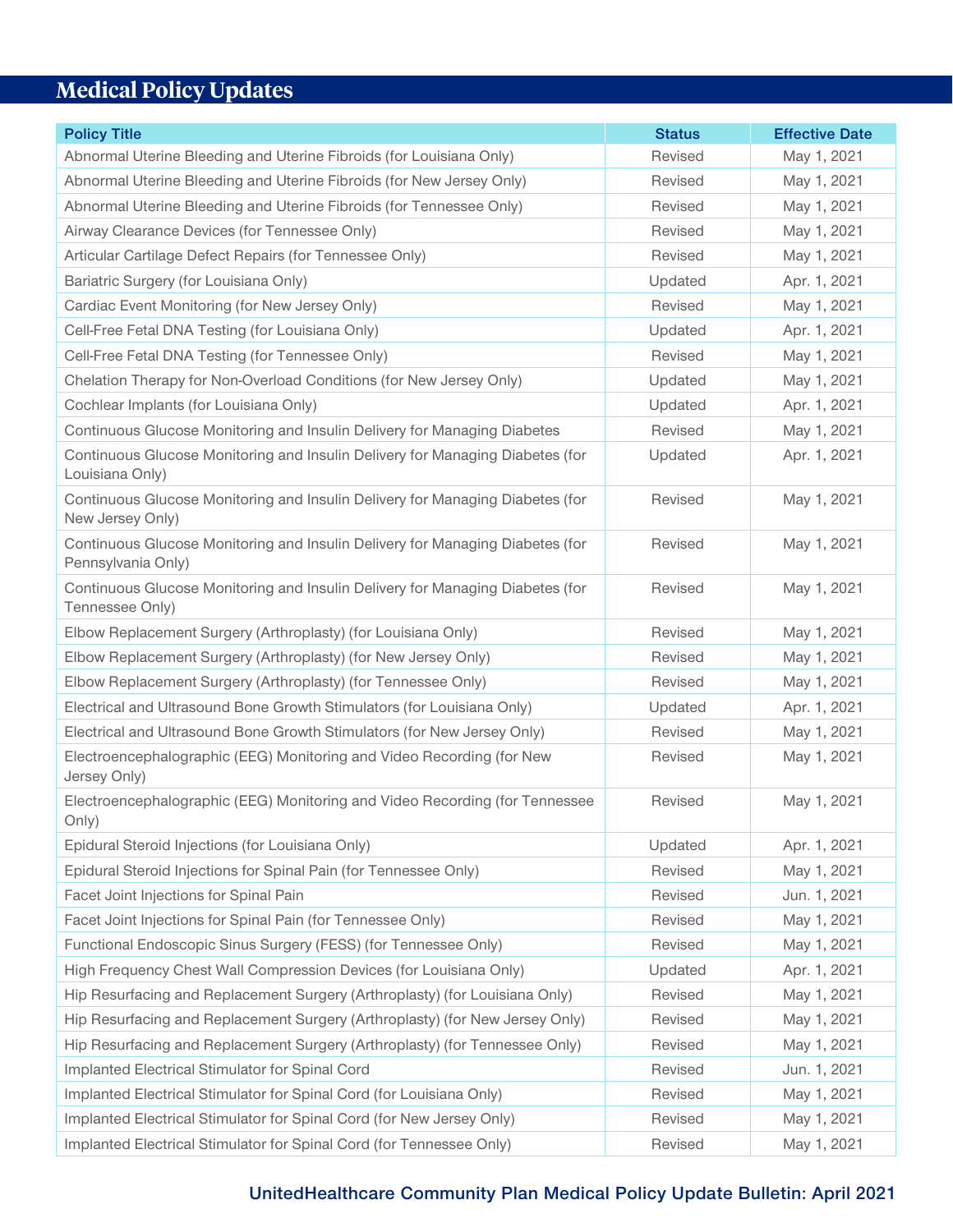| <b>Policy Title</b>                                                                                            | <b>Status</b> | <b>Effective Date</b> |
|----------------------------------------------------------------------------------------------------------------|---------------|-----------------------|
| Knee Replacement Surgery (Arthroplasty), Total and Partial (for Louisiana Only)                                | Revised       | May 1, 2021           |
| Knee Replacement Surgery (Arthroplasty), Total and Partial (for New Jersey<br>Only)                            | Revised       | May 1, 2021           |
| Knee Replacement Surgery (Arthroplasty), Total and Partial (for Tennessee Only)                                | Revised       | May 1, 2021           |
| Lower Extremity Invasive Diagnostic and Endovascular Procedures                                                | Revised       | May 1, 2021           |
| Lower Extremity Invasive Diagnostic and Endovascular Procedures (for<br>Tennessee Only)                        | Revised       | May 1, 2021           |
| Lower Extremity Vascular Angiography (for New Jersey Only)                                                     | Revised       | May 1, 2021           |
| Minimally Invasive Procedures for Gastroesophageal Reflux Disease (GERD) and<br>Achalasia (for Tennessee Only) | Revised       | May 1, 2021           |
| Negative Pressure Wound Therapy (for Louisiana Only)                                                           | Updated       | Apr. 1, 2021          |
| Obstructive Sleep Apnea Treatment (for Louisiana Only)                                                         | Revised       | May 1, 2021           |
| Obstructive Sleep Apnea Treatment (for New Jersey Only)                                                        | Revised       | May 1, 2021           |
| Obstructive Sleep Apnea Treatment (for Tennessee Only)                                                         | Revised       | May 1, 2021           |
| Omnibus Codes (for Tennessee Only)                                                                             | Updated       | Apr. 1, 2021          |
| Pneumatic Compression Devices (for Louisiana Only)                                                             | Revised       | May 1, 2021           |
| Pneumatic Compression Devices (for New Jersey Only)                                                            | Revised       | May 1, 2021           |
| Pneumatic Compression Devices (for Tennessee Only)                                                             | Revised       | May 1, 2021           |
| Prolotherapy and Platelet Rich Plasma Therapies (for Louisiana Only)                                           | Updated       | May 1, 2021           |
| Prolotherapy and Platelet Rich Plasma Therapies (for New Jersey Only)                                          | Revised       | May 1, 2021           |
| Proton Beam Radiation Therapy                                                                                  | Updated       | Jun. 1, 2021          |
| Shoulder Replacement Surgery (Arthroplasty) (for Louisiana Only)                                               | Revised       | May 1, 2021           |
| Shoulder Replacement Surgery (Arthroplasty) (for New Jersey Only)                                              | Revised       | May 1, 2021           |
| Shoulder Replacement Surgery (Arthroplasty) (for Tennessee Only)                                               | Revised       | May 1, 2021           |
| Standing Systems and Gait Trainers (for New Jersey Only)                                                       | Revised       | May 1, 2021           |
| Standing Systems and Pediatric Gait Trainers (for Tennessee Only)                                              | Revised       | May 1, 2021           |
| Surgical Treatment for Spine Pain                                                                              | Revised       | Jun. 1, 2021          |
| Surgical Treatment for Spine Pain (for Louisiana Only)                                                         | Revised       | May 1, 2021           |
| Surgical Treatment for Spine Pain (for New Jersey Only)                                                        | Revised       | May 1, 2021           |
| Surgical Treatment for Spine Pain (for Tennessee Only)                                                         | Revised       | May 1, 2021           |
| Vagus and External Trigeminal Nerve Stimulation (for Tennessee Only)                                           | Updated       | Apr. 1, 2021          |

# **Medical Benefit Drug Policy Updates**

| <b>Policy Title</b>                                              | <b>Status</b> | <b>Effective Date</b> |
|------------------------------------------------------------------|---------------|-----------------------|
| Actemra® (Tocilizumab) Injection for Intravenous Infusion        | Updated       | Apr. 1, 2021          |
| Adakveo® (Crizanlizumab-Tmca)                                    | Updated       | Apr. 1, 2021          |
| Adakveo® (Crizanlizumab-Tmca) (for Louisiana Only)               | Retired       | Apr. 1, 2021          |
| Antiemetics for Oncology                                         | <b>New</b>    | Jul. 1, 2021          |
| Entyvio <sup>®</sup> (Vedolizumab)                               | Updated       | Apr. 1, 2021          |
| Exondys 51° (Eteplirsen)                                         | Updated       | Apr. 1, 2021          |
| Exondys 51° (Eteplirsen) (for Louisiana Only)                    | Retired       | Apr. 1, 2021          |
| Givlaari® (Givosiran)                                            | Updated       | May 1, 2021           |
| Hereditary Angioedema (HAE), Treatment and Prophylaxis           | Revised       | May 1, 2021           |
| Intravenous Enzyme Replacement Therapy (ERT) for Gaucher Disease | Revised       | May 1, 2021           |

**UnitedHealthcare Community Plan Medical Policy Update Bulletin: April 2021**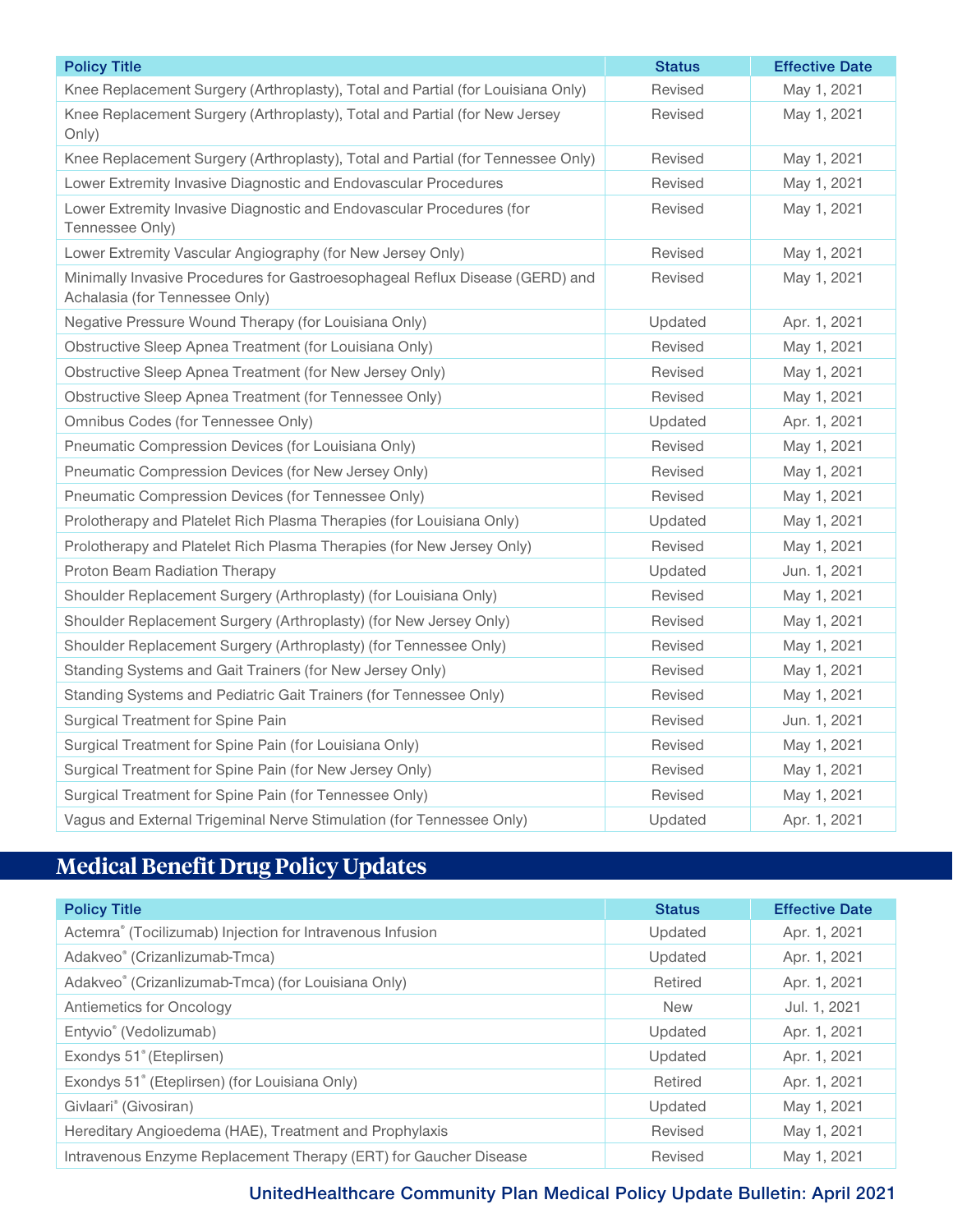| <b>Policy Title</b>                                                          | <b>Status</b> | <b>Effective Date</b> |
|------------------------------------------------------------------------------|---------------|-----------------------|
| Lemtrada (Alemtuzumab)                                                       | Revised       | May 1, 2021           |
| Lemtrada (Alemtuzumab) (for Louisiana Only)                                  | Retired       | Apr. 1, 2021          |
| <b>Oncology Medication Clinical Coverage</b>                                 | Revised       | Jul. 1, 2021          |
| Orencia® (Abatacept) Injection for Intravenous Infusion                      | Revised       | May 1, 2021           |
| Orencia® (Abatacept) Injection for Intravenous Infusion (for Louisiana Only) | Retired       | Apr. 1, 2021          |
| Parsabiv <sup>®</sup> (Etelcalcetide)                                        | Revised       | May 1, 2021           |
| Respiratory Interleukins (Cinqair®, Fasenra®, & Nucala®)                     | Revised       | May 1, 2021           |
| Scenesse® (Afamelanotide) (for Louisiana Only)                               | Updated       | Apr. 1, 2021          |
| Stelara <sup>®</sup> (Ustekinumab)                                           | Updated       | Apr. 1, 2021          |
| Tepezza® (Teprotumumab-Trbw)                                                 | Revised       | May 1, 2021           |
| Testosterone Replacement or Supplementation Therapy (for Louisiana Only)     | Revised       | May 1, 2021           |
| Trogarzo <sup>®</sup> (Ibalizumab-Uiyk)                                      | Updated       | Apr. 1, 2021          |
| Tysabri <sup>®</sup> (Natalizumab)                                           | Revised       | May 1, 2021           |
| Uplizna® (Inebilizumab-Cdon) (for Louisiana Only)                            | Updated       | Apr. 1, 2021          |
| Viltepso® (Viltolarsen) (for Louisiana Only)                                 | <b>New</b>    | May 1, 2021           |
| Vyondys 53 <sup>™</sup> (Golodirsen)                                         | Updated       | Apr. 1, 2021          |

### **Coverage Determination Guideline Updates**

| <b>Policy Title</b>                                                                                                      | <b>Status</b> | <b>Effective Date</b> |
|--------------------------------------------------------------------------------------------------------------------------|---------------|-----------------------|
| Ambulance Services (for Louisiana Only)                                                                                  | Revised       | Apr. 1, 2021          |
| Durable Medical Equipment, Orthotics, Ostomy Supplies, Medical Supplies and<br>Repairs/Replacements (for Tennessee Only) | Revised       | May 1, 2021           |
| Non-Medical Transportation (for New Jersey Only)                                                                         | <b>New</b>    | May 1, 2021           |
| Orthognathic (Jaw) Surgery                                                                                               | Revised       | May 1, 2021           |
| Orthognathic (Jaw) Surgery (for Louisiana Only)                                                                          | Revised       | May 1, 2021           |
| Orthognathic (Jaw) Surgery (for New Jersey Only)                                                                         | Revised       | May 1, 2021           |
| Orthognathic (Jaw) Surgery (for Tennessee Only)                                                                          | Revised       | May 1, 2021           |
| Speech Language Pathology Services (for New Jersey Only)                                                                 | Revised       | May 1, 2021           |
| Standing Systems (for Louisiana Only)                                                                                    | Updated       | Apr. 1, 2021          |

## **Utilization Review Guideline Updates**

| <b>Policy Title</b>                                                                          | <b>Status</b> | <b>Effective Date</b> |
|----------------------------------------------------------------------------------------------|---------------|-----------------------|
| <b>Elective Inpatient Services</b>                                                           | <b>New</b>    | May 1, 2021           |
| <b>Observation Services</b>                                                                  | <b>New</b>    | May 1, 2021           |
| Outpatient Speech, Occupational and Physical Therapy – Site of Service (for<br>Florida Only) | Revised       | May 1, 2021           |
| Outpatient Speech, Occupational and Physical Therapy Services (for Florida<br>Only)          | Revised       | May 1, 2021           |